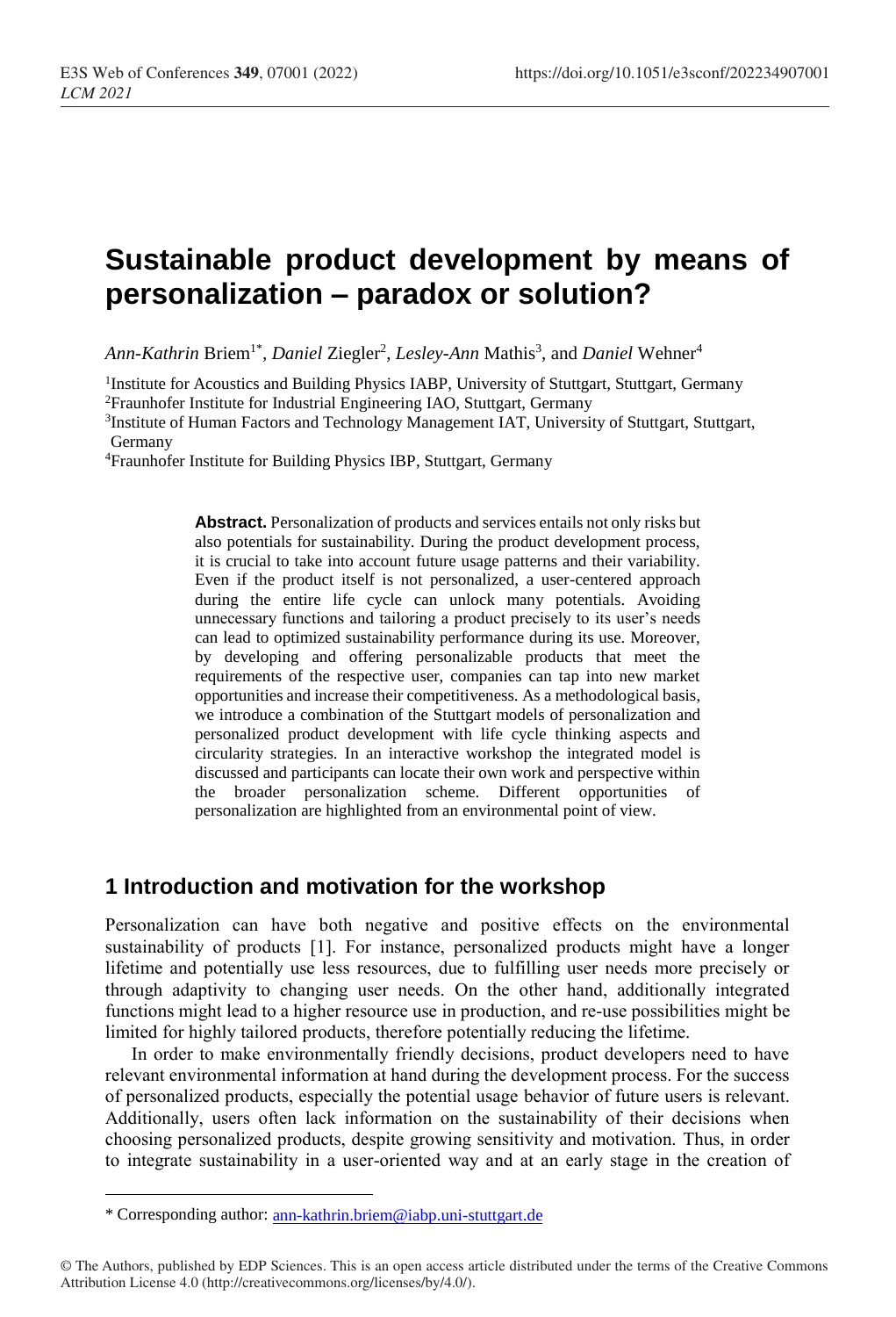personalized products as well as purchase and usage decisions, it is necessary to develop a systematic approach providing different stakeholders with information in a comprehensible way [\[1,](#page-5-0) [2\]](#page-5-1).

In an interactive workshop at the  $10<sup>th</sup>$  International Conference on Life Cycle Management (LCM 2021), we first presented such a systematic integration of sustainability into the development process for personalized products (see section [2\)](#page-1-0) to sustainability experts from research as well as from industry. In the interactive part, we assessed the practical relevance of this systematic approach and its impact on the circularity strategies [\[3\]](#page-5-2) using dot-voting on a collaborative online-whiteboard (see section [3\)](#page-3-0).

# <span id="page-1-0"></span>**2 Scientific background: Systematic integration of sustainability aspects into the personalized product development process**

Based on the Stuttgart model of personalization and the Stuttgart model of product development [\[4,](#page-5-3) [5\]](#page-5-4), we integrated the two models into a single architecture. To achieve this, several expert workshops were held with participants from the fields of sustainability and life cycle assessment (LCA) as well as human-machine interaction (HMI) and user experience (UX). Additionally, all experts are experienced in the field of mass personalization and personalized product development. In these workshops, aspects for integrating and communicating sustainability in the process were identified and then iteratively integrated into the model [\[6\]](#page-5-5). The final result is presented in Figure 1, depicting an approach of how sustainability and life cycle thinking related aspects can be integrated into the Stuttgart models. The generic model can be applied to many different sectors and industries.



**Fig. 1.** Integration of sustainability and life cycle thinking aspects in the Stuttgart Model of Personalized Product Development [\[6\]](#page-5-5).

In the following, we describe for each phase key considerations that help to ensure not only a user-centered and personalized sustainable product development process but also a sustainable product life cycle.

### **2.1 Planning**

In the planning phase, research should involve the consideration of the sustainability challenges and risks of personalization as well as the potentials for the personalization of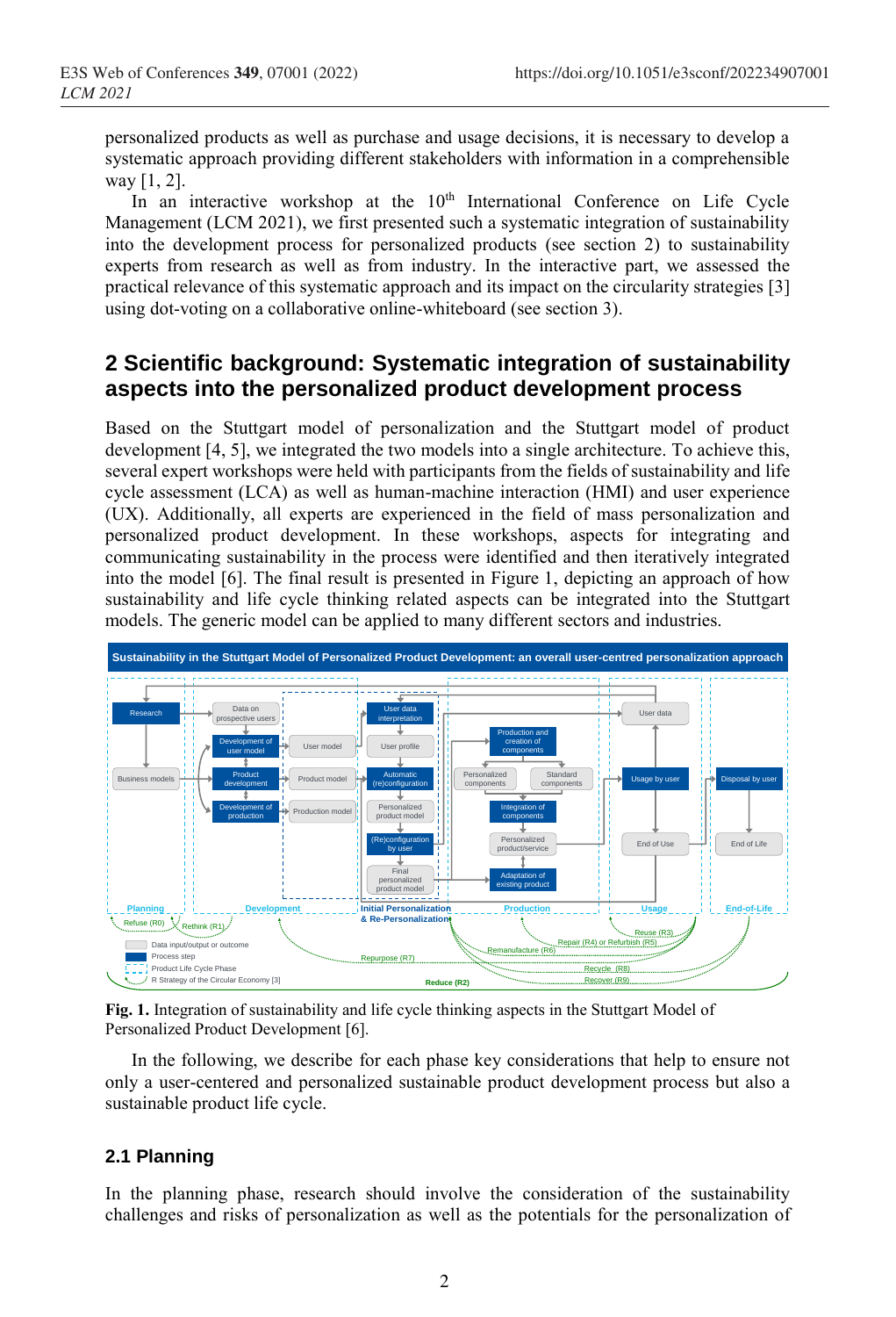product systems. This involves checking whether the product and all its functions are essential and necessary and, consequently, abandoning unnecessary functions if possible (Refuse - R0). In addition, product design can include circular concepts, such as sharing, multi-functionality and adaptivity (Rethink - R1). Research should also consider the input from current user data for the following user model development (e.g. which data are available or should ideally be collected additionally). Furthermore, sustainability requirements should be considered in business models, in order to develop "green" business models.

In total, the overarching principle of reducing energy and resource demand (Reduce - R2) should be considered for and applied to all processes and phases, respectively.

#### **2.2 Development**

The design decisions during the development phase are crucial for the personalized product's sustainability impact. They are key to both, the ability to optimize for sustainability during the initial personalization process itself and the realization of circularity strategies in later life cycle phases. Three models including their interrelations must be designed in parallel: the user model, the product model and the production model.

First of all, the defined user model should – besides product specific preferences and individual needs – contain information regarding users' environmental awareness, values and sustainable behavior. When doing so, attention should be paid to potential data collection mechanisms required to actually derive this information.

However, information about prospective users is not just relevant for user modeling. Product development and, thus, product modeling should also take into account the expected user behavior and its variations in order to optimize the resulting environmental impacts [\[2\]](#page-5-1). A modular product architecture providing the flexibility required for personalization can also enable the potential reuse of components. Yet, it is crucial that the product model only provides variability that is required (according to research) and decidable (based on the user model or users themselves).

The production model defines the respective manufacturing processes to produce the personalized product variants as defined by the product model. This includes mass production of standard components as well as the production of personalized components. Moreover, the production model should define all relevant information to allow for sustainability evaluations during the personalization and production phases.

#### **2.3 Initial personalization and re-personalization**

In the initial personalization and (re-)personalization, user data including behavior and individual decisions are interpreted, for example to infer the user's attitude towards sustainability. For this reason, the individual profile based on user data and general user model has to include the personal sustainability preferences. In the automatic (re-)configuration, the user profile and product model are matched and optimized regarding sustainability within the available degrees of freedom. The result is an automatically personalized initial product model or reconfigured product model.

The user integration during the following (re-)configuration by the user is scalable and adaptable to personal preferences, e.g. regarding the number of presented options. Furthermore, the consequences of the personalized product configuration can be communicated individually in a meaningful and understandable way, e.g. by displaying the environmental impacts calculated by means of LCA for different available options to the user. This way, the user can make informed decisions on the personalization of the product leading to the final personalized product model.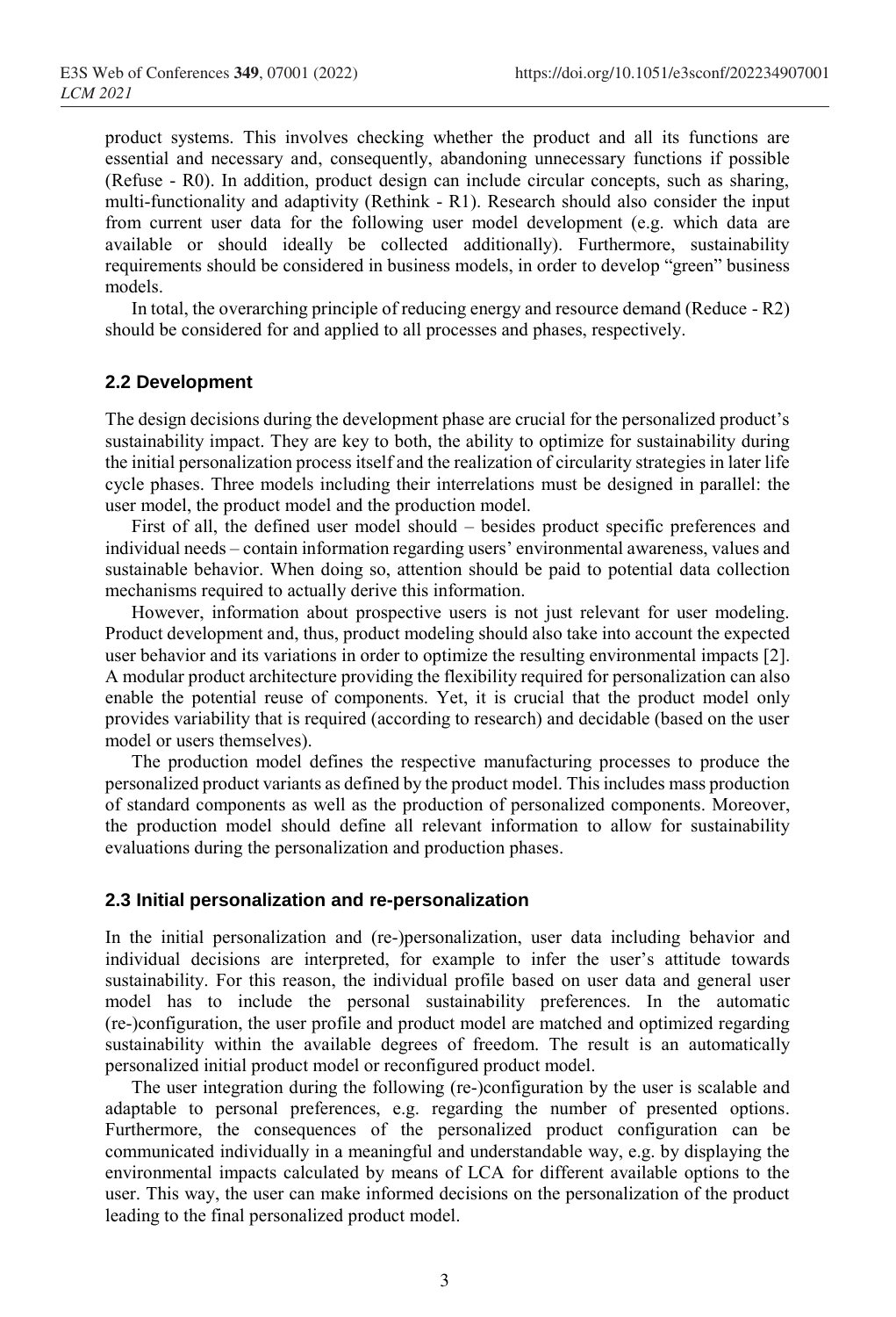### **2.4 Production**

For the production of the product, the optimization of the order and the allocation of production processes for the required components towards sustainability is essential. This includes personalized and standard components. For example, Reiff et al. [\[7\]](#page-5-6) propose a detailed process-planning framework for sustainable manufacturing applicable in the context of (mass) personalization. As a next step, these components are integrated in a way that enables the replacement of individual components up to their complete recombination, resulting in the personalized product or service. Finally, the existing product can be adapted according to changes or additionally discovered requirements to prevent an early end-of-use. This way products re-enter the personalization process and are re-configured for the same or a different user (also see end-of-use options in section 2.5).

#### **2.5 Usage**

In the use phase, the amount of the collected user data should be minimized. From a sustainability perspective as well as to ensure users' privacy, it should be limited to the extent required for effective interpretation in the personalization step according to the defined user model. These data also provide the basis for the necessary calculations, e.g. using LCA during the product development process and the personalization process.

During usage of the product, users should ideally be guided in their decisions: This includes the option to nudge users to use the product in a sustainable way, to reconfigure the product to prevent an early end-of-use (Repair - R4, Refurbish - R5, or Repurpose - R7), or to hand it over to another user completely (Reuse - R3) or in parts (Remanufacture - R6).

#### **2.6 End-of-life**

At the product's end-of-life, the user should individually be informed about the optimal disposal or recycling options for the product. Due to its flexible architecture, recycling (R8) of the product's components and materials can save raw materials in the production of new products. Finally, energetic recovery (R9) can contribute to the energy demand.

## <span id="page-3-0"></span>**3 Assessing the practical relevance: Summary and discussion of the workshop results at LCM 2021**

The workshop was carried out as a remote session during the pre-conference program of LCM 2021. Accordingly, the workshop's participants were a subset of the overall conference audience representing the target group of our work. Thus, they formed a valid group to assess the practical relevance of the presented model in an interactive workshop.

### **3.1 Participants of the workshop**

To learn about the participant's background, they were invited to answer a set of interactive polls. Despite the virtual nature of LCM 2021 most of the workshop's participants were from Germany (56 %) and, among this group, from the Stuttgart region (34 %). According to the thematic focus of the conference, all participants work in a sustainability related role, with the majority being sustainability analysts, researchers, or scientists (50 %). The picture diversifies with regard to personalization: While the majority stated that at least a few (22 %) or even many of their company's offerings (33 %) are personalized to a certain extend today, the others stated that they did not know the answer this question (45 %). The types of products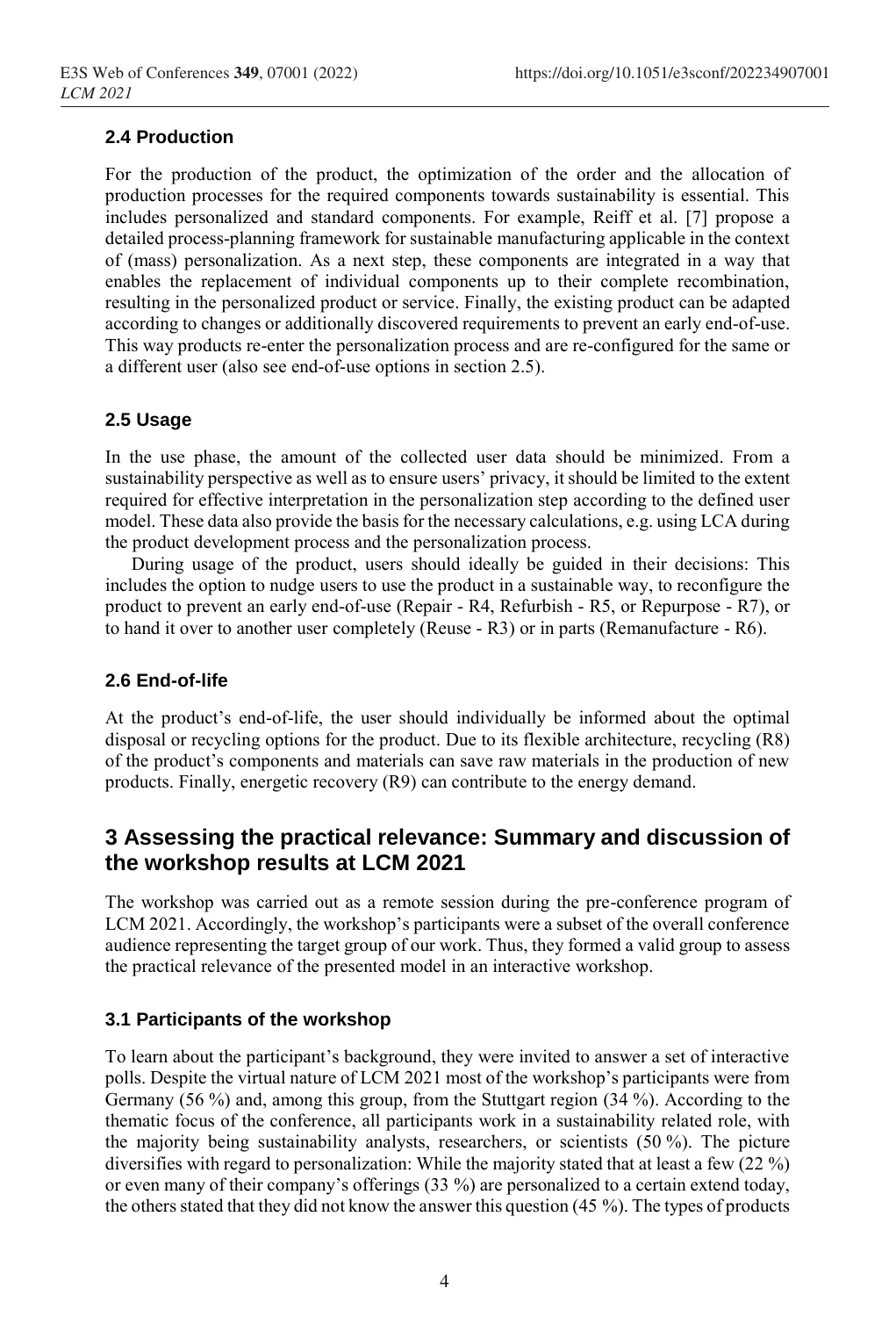the participants deal with in their company cover consumer products and the mobility sector as well as the construction of buildings, textiles, and packaging.

#### **3.2 Sustainability related processes within the Stuttgart models**

Based on the Stuttgart Model of Personalized Product Development as presented in Figure 1, the participants were asked to dot-vote for the processes and artefacts they currently focus on in their work from a sustainability perspective.

Two dots were placed in the planning phase, notably on the business models artefact rather than on the research process. The development phase received a total of 8 votes, with a slight emphasis on product development. With regard to the production phase, 4 participants focus on the production and creation of components. Interestingly, 3 participants currently already focus on the adaption of existing products. The usage phase received a total of 5 votes, all dedicated to the usage by users itself. Finally, 7 votes were placed in the endof-life phase, six of them in the disposal by user process.

While all these phases are relevant for traditional, non-personalized products and services as well, the personalization phase itself is dedicated to personalized product development. This phase, however, also received 3 votes, specifically for user data interpretation and the resulting user profile.

#### **3.3 Relation of circularity strategies and personalization**

In a second dot-voting session the participants were asked to reflect the influence of personalization on the relevance of the nine circularity strategies [\[3\]](#page-5-2). The voting was split into the relevance of the respective strategy in general and for the participants' specific products or services. The results depicted in Figure 2 show that the majority of the participants expect the strategies Reuse (R3), Repair or Refurbish (R4/5), Remanufacture (R6) and Repurpose (R7) to gain relevance from personalization in general, but not for their own products or services. Notably, Reduce (R2) was the only strategy that earned more votes for the specific products or services than regarding the general relevance.



**Fig. 2.** Results of the dot-voting regarding the relation of the circularity strategies and personalization.

### **4 Conclusion**

The systematic combination of the Stuttgart Models with aspects of life cycle thinking and circular economy strategies provides a holistic overview of the personalized product development process taking environmental aspects into account. In this work, we visualized how the individual processes during product development from research to the final product can be contextualized within the product life cycle, including the use phase and end-of-life